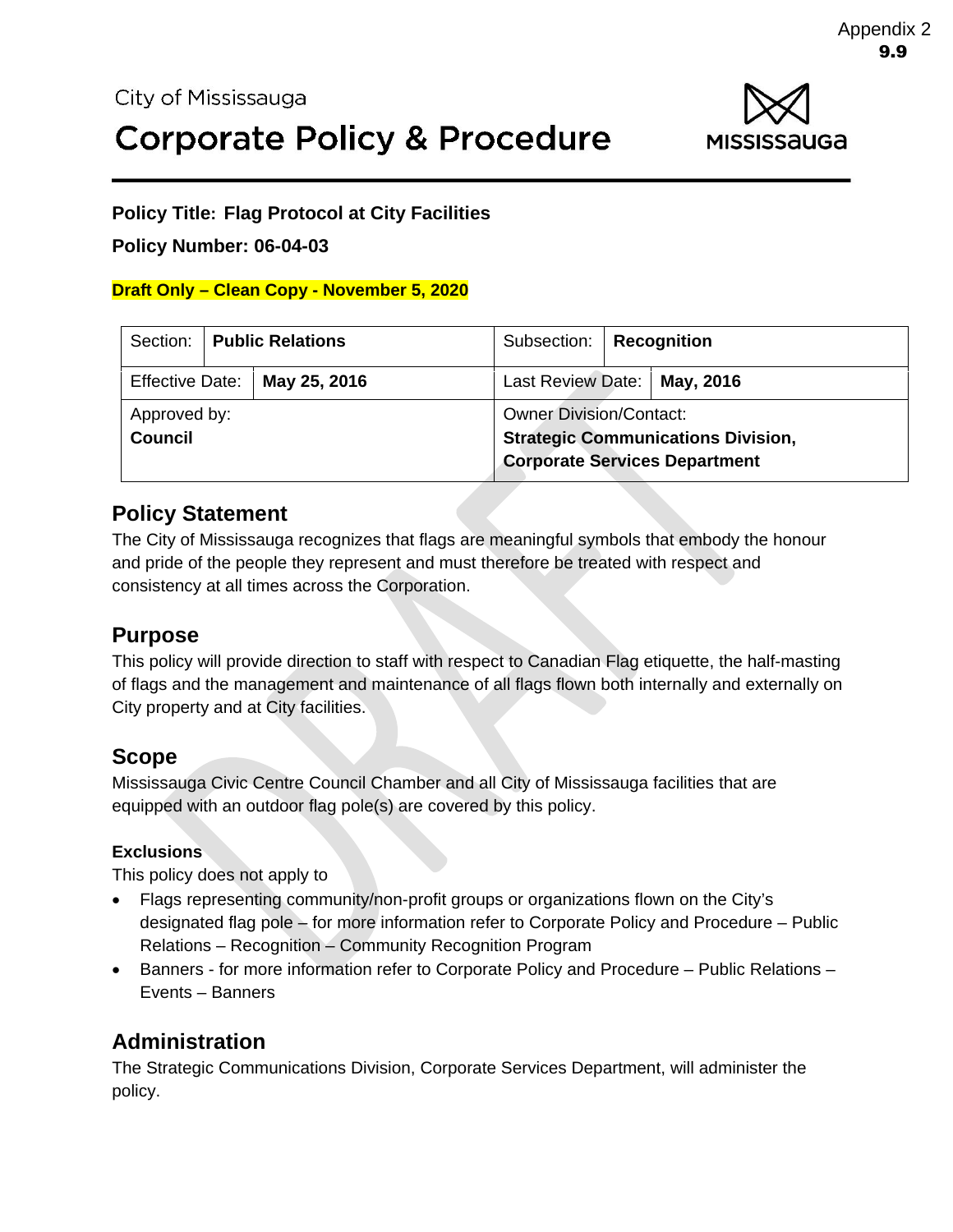Facility and Property Management (FPM) Corporate Services Department are responsible for the maintenance of City flag poles.

Revenue and Materiel Management Division, Corporate Services Department, will recommend a preferred vendor for flags. Staff at each facility, designated by the Facility Manager, are responsible for the purchase, replacement and proper destruction of flags that have fallen into disrepair.

# **Flag Etiquette**

The manner in which flags may be displayed in Canada is not governed by any legislation but by established practice. The rules applied by the Government of Canada will serve as guidelines for the City of Mississauga. For additional information regarding flag etiquette in Canada, refer to the Canadian Heritage Department of the Government of Canada.

### **Flags Flown at the City**

The City of Mississauga will fly the flags of:

- Canada (the National flag)
- The Province of Ontario
- The City of Mississauga
- The Regional Municipality of Peel

These flags will occupy the four outdoor flag poles located at the Civic Centre. The four flag poles are situated on the northeast section of Mississauga Celebration Square, on the north side of City Centre Drive.

The flags of Canada, Ontario and Mississauga are flown at all official functions.

Within Council Chamber, the following ceremonial flags are flown:

- Canada (the National flag)
- The Province of Ontario
- The Regional Municipality of Peel
- The City of Mississauga

#### **Positioning of Flags**

When two or more flags are flown together, the Canadian flag is on the left, as seen by spectators facing the flags (Figure 1). The remaining flags are flown using the following protocol:

- The Province of Ontario
- The City of Mississauga
- The Regional Municipality of Peel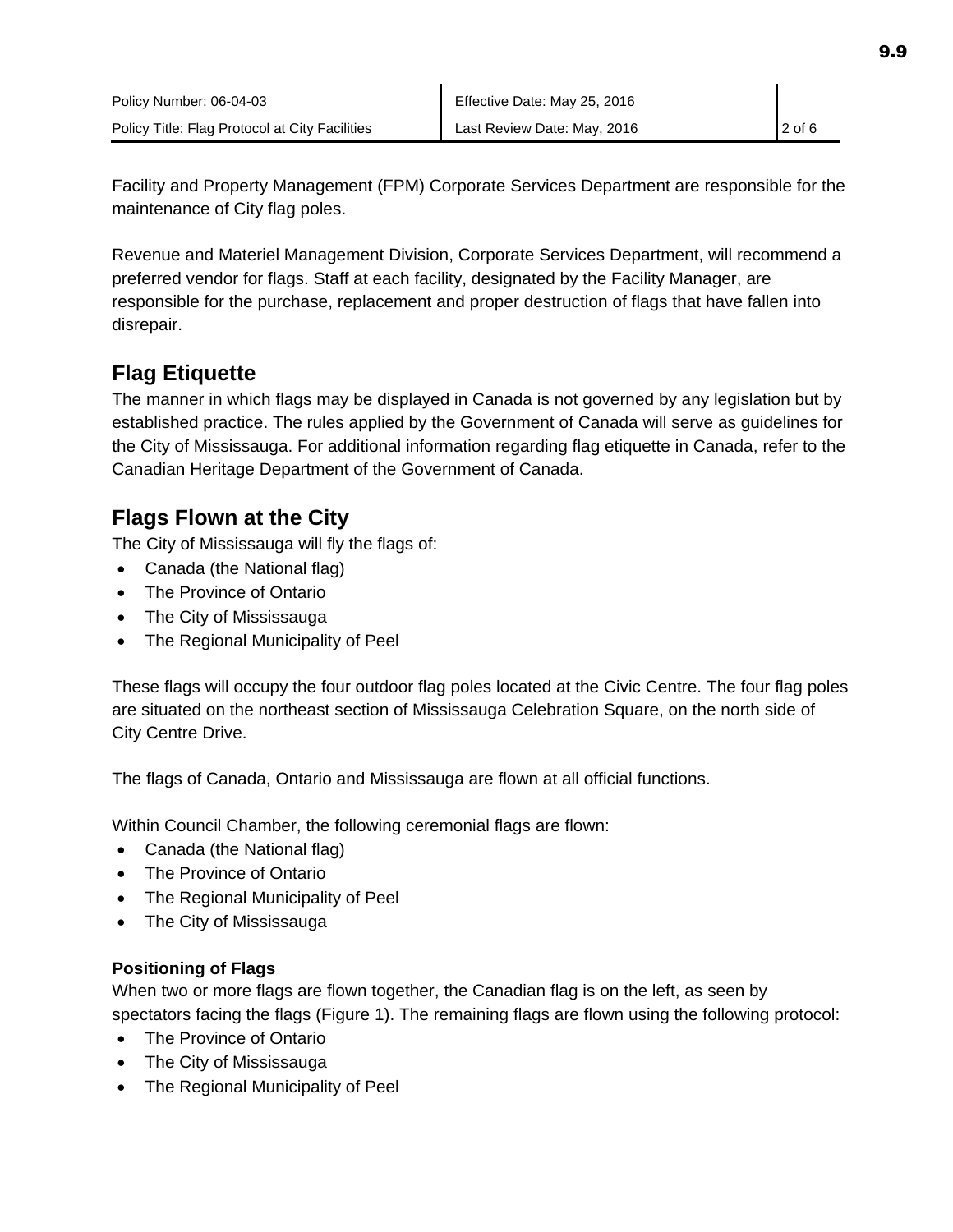Where only one flag pole exists, the National flag will always be flown at all City facilities, including Fire Stations.

Where two flag poles are available, the National flag and City of Mississauga flags are flown. [Note: When the National flag is flown alone on top of or in front of a building with two flag poles, it is flown on the left flag pole when viewed by an observer facing the building. Where there are more than two flag poles, it is flown on the pole nearest to the centre (Figure 2). ] When three flags are displayed, the National Flag is in the centre; the second-ranking flag, the Ontario Provincial flag, is placed to the left of centre; and the City of Mississauga flag is placed to the right (Figure 3).

Where there is more than one flag pole and the personal standard of a visiting member of the Royal Family, the Governor General or the Lieutenant Governor of Ontario is flown, every other flag in the hierarchy, with the exception of the Canadian flag, moves down one position. Flag poles should be of the same height where flags are flown together. No more than one flag is to be flown per pole.

The National Flag of Canada should also always be flown:

- On its own flag pole
- If hung horizontally, the upper part of the leaf should be up and the stem down, and
- If hung vertically, the flag should be placed so that the upper part of the leaf points to the left and the stem to the right from the point of view of the observer facing the flag

When more than one flag is flown and it is not possible to hoist or lower them at the same time, the Canadian flag should be hoisted first and lowered last. Flags may be flown by night as well as by day.

# **Flags at Half-Mast**

A flag at half-mast is one of the most universally recognizable symbols of collective sorrow and respect. Flags at all City facilities are flown at half-mast in recognition of the death of prominent public figures. In accordance with the protocol established by the Government of Canada, flags are flown at half-mast in the event of the death of:

- The reigning Monarch
- An immediate relative of the reigning Monarch
- The Governor General of Canada
- The Prime Minister of Canada
- A Former Prime Minister of Canada
- The Lieutenant Governor of Ontario
- The Premier of Ontario
- A local MP or MPP
- The Mayor of the City of Mississauga, or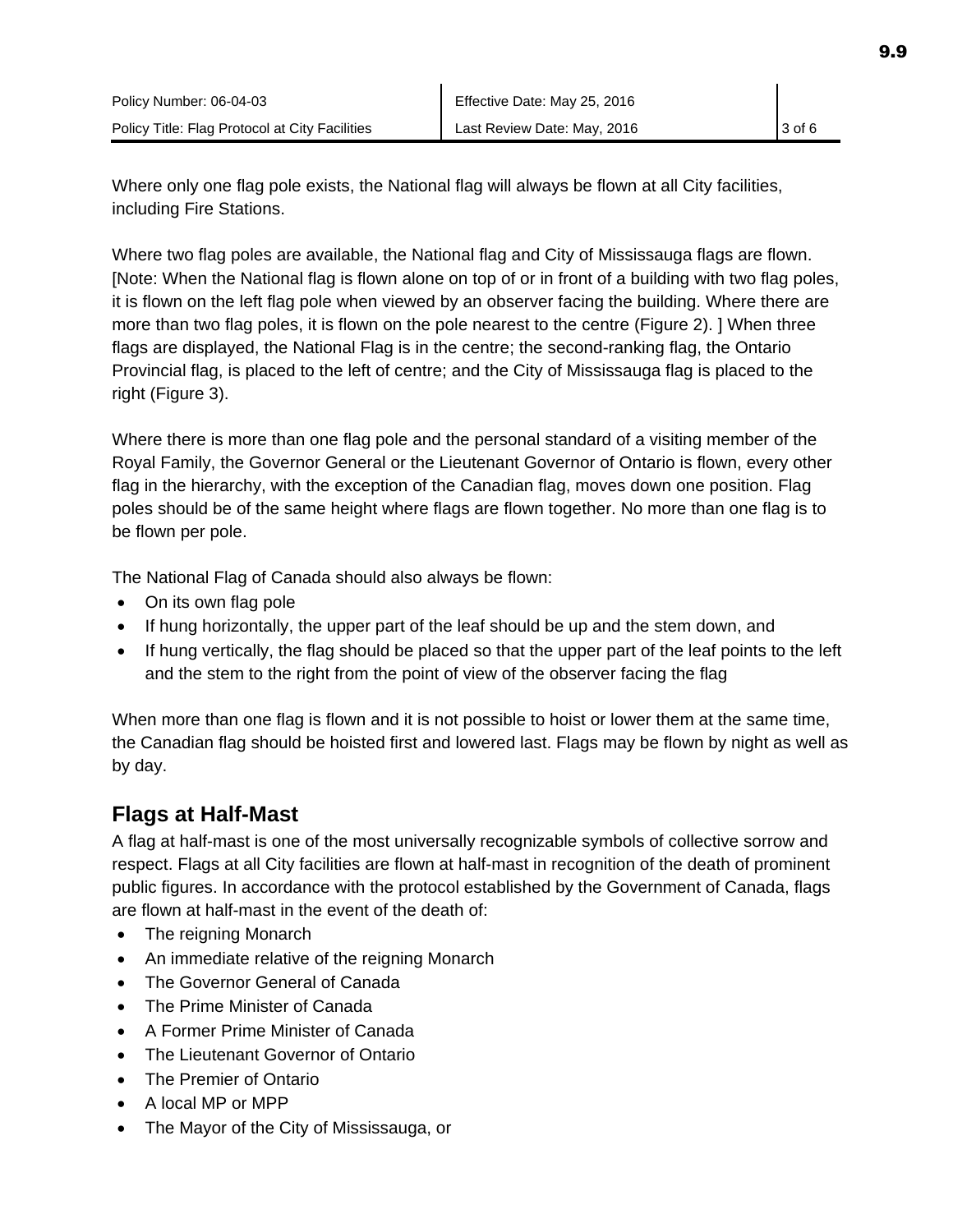• A member of City of Mississauga Council

Flags at all City facilities will be flown at half-mast in recognition of a fallen Canadian soldier.

Fire station flags are also flown at half-mast in recognition of the death of active or retired City of Mississauga firefighters and in recognition of line-of-duty deaths of firefighters and police officers in Mississauga and surrounding municipalities.

When recognizing the death of an individual, the flags are lowered to half-mast position on the day of the death or as soon as practical after notification. Flags are raised to full mast the day following the funeral or as soon after as practical.

Certain days also represent a mandatory half-masting of Civic Centre flags and/or flags flying at all City-owned facilities, as is done on the Peace Tower in Ottawa. On the same days, the City will also light the Civic Centre clock tower, office tower and façade in a dimmed white light at dusk on the following days in recognition of:

- April 28, National Day of Mourning, to recognize those who have been injured, killed or suffered illness in the workplace
- May 15, Police and Peace Officers' National Memorial Day, to recognize those who made the ultimate sacrifice in the performance of their duties
- June 23, National Day of Remembrance for Victims of Terrorism
- Second Sunday of September, Fallen Firefighters Memorial Day, to recognize all firefighters who died in the line of duty during the previous year
- November 11, Remembrance Day to honour the memory of all Canadians who served their country in times of war
- December 6, National Day of Remembrance and Action on Violence Against Women

Flags are lowered to half-mast position at sunrise or at the opening of the facility and raised at sunset or at the closing of the facility, depending on which is most practical for the particular facility.

If the flag is half-masted, it must be flown at full-mast on the following legal holidays created under the *Holidays Act* (R.S.C. c. H-5): Victoria Day and Canada Day, except in the event of the death of the Sovereign, current Governor General or current Prime Minister, in which case the flags remain at half-mast until the day following the funeral.

#### **Procedure**

At each City facility having a flag pole, the Facility Manager will designate a staff person as being responsible to ensure that the flag is lowered and raised. The Strategic Communications Division will notify designated staff at each facility to lower and raise the flags according to the Government of Canada protocol and/or this Policy.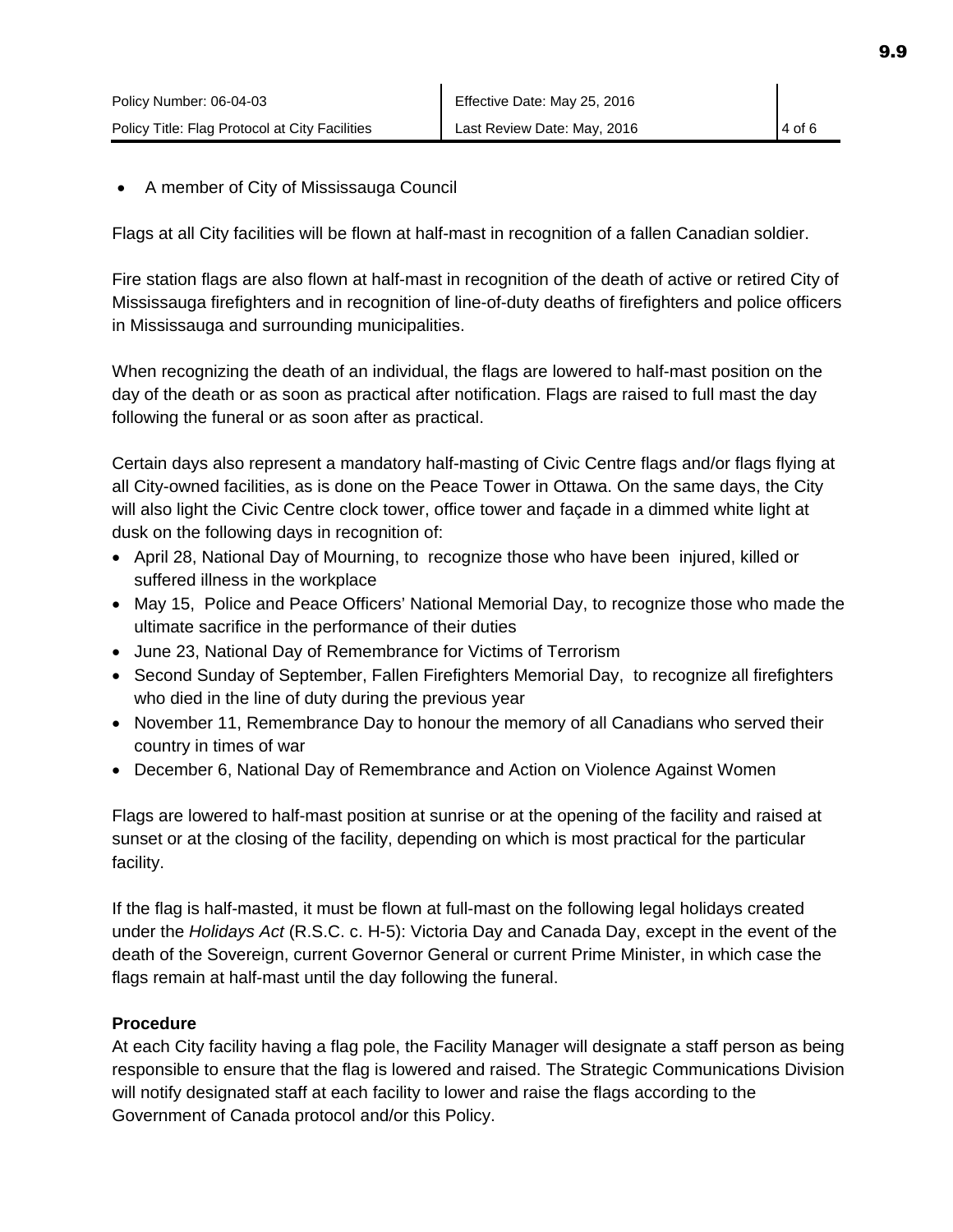With respect to fire stations, the Fire Chief or designate, is responsible for establishing appropriate procedures for flying flags at half-mast in honour of firefighters.

### **Exceptions**

Exceptions to this policy with respect to flags being flown at half-mast at all or select facilities to honour an individual or occurrence not specifically identified in this policy may only be made by the Mayor or Acting Mayor.

Requests for the flying of flags representing other nations or organizations may only be approved by the Commissioner of Corporate Services (or designate) after consultation with the Mayor or Acting Mayor and Members of Council. If such a request is granted, flags will be displaced in the following order:

- Where all four flags are flown, the Region of Peel flag will be displaced
- Where the Canadian, Provincial and City flags are flown, the City flag will be displaced, and
- Where the Canadian and Provincial flags are flown, the Provincial flag will be displaced

Where the Canadian flag only is flown it will not be displaced by a flag representing another nation.

The requestor will be responsible to provide the flag.

# **Disposal of Flags**

When a flag becomes worn, noticeably faded or otherwise unfit to be flown, it should be disposed of privately and in a respectful manner.

# **Flags at Parades**

For information on flag etiquette during parades or processions, refer to the Canadian Heritage Department of the Government of Canada.

### **Revision History**

| <b>Reference</b>          | <b>Description</b>                                                                     |
|---------------------------|----------------------------------------------------------------------------------------|
| GC-0002-2010 - 2010 01 20 |                                                                                        |
| 0061-2015                 | Resolution of Council –inclusion of fallen<br>soldiers                                 |
| May 25, 2016              | Revised to add reference to and align with<br>the Community Recognition Program policy |
| June 27, 2018             | Admin revision to remove reference to<br><b>Central Stores.</b>                        |